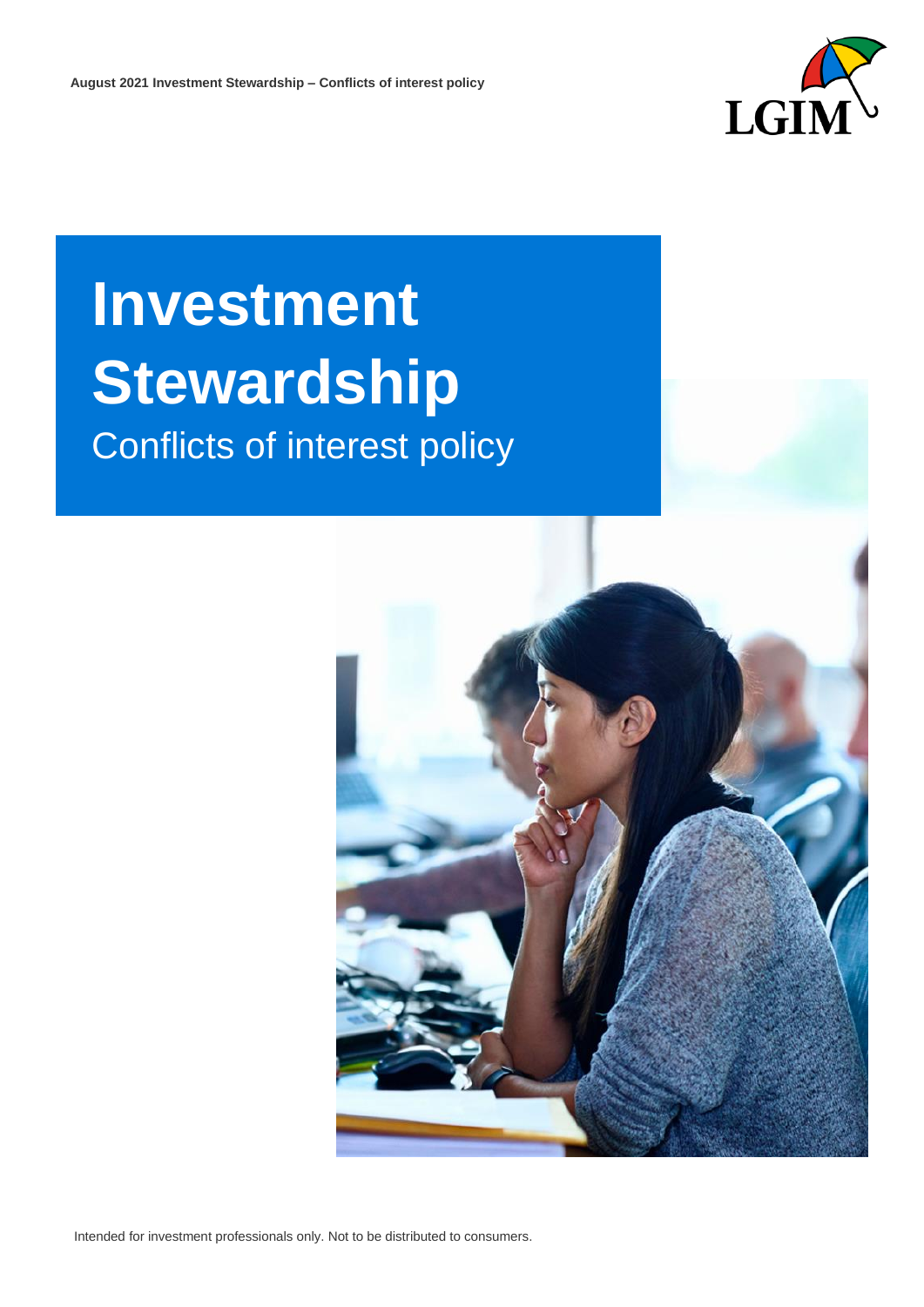## **Contents**

| <b>Introduction</b>                                            | 4                            |
|----------------------------------------------------------------|------------------------------|
| Conflicts of interest policy                                   | 4                            |
| Putting clients' interests first                               | 4                            |
| Potential conflicts of interest                                | 4                            |
| <b>Potential conflicts</b>                                     | 5                            |
| Legal & General Group plc (L&G) (LGIM's listed parent company) | 5                            |
| LGIM clients or prospective clients                            | 5                            |
| Internally within LGIM                                         | 5                            |
| Companies in which LGIM invests                                | 5                            |
| Conflicts identified, mitigated and managed                    | 6                            |
| <b>Identification of conflicts</b>                             | 7                            |
| Case study: Royal Bank of Scotland plc (RBS)                   | $\overline{7}$               |
| <b>Mitigation of conflicts</b>                                 | 8                            |
| Structure of the Investment Stewardship team                   | 8                            |
| Legal & General Group equity and bonds                         | 8                            |
| Transparent and fair implementation of policies                | 8                            |
| <b>Management of conflicts</b>                                 | 9                            |
| Independent oversight                                          | 9                            |
| Formal escalation process                                      | 9                            |
| Case study: Scentre Group                                      | 9                            |
| What is the issue?                                             | 9                            |
| Why is this an issue?                                          | 9                            |
| Resolution                                                     | 10                           |
| <b>Global proxy voting implementation</b>                      | Error! Bookmark not defined. |
| Case study: combined board chair and CEOs                      | 11                           |
| What is the issue?                                             | 11                           |
| Why is this an issue?                                          | 11                           |
| Resolution                                                     | 11                           |
| One share, one vote                                            | Error! Bookmark not defined. |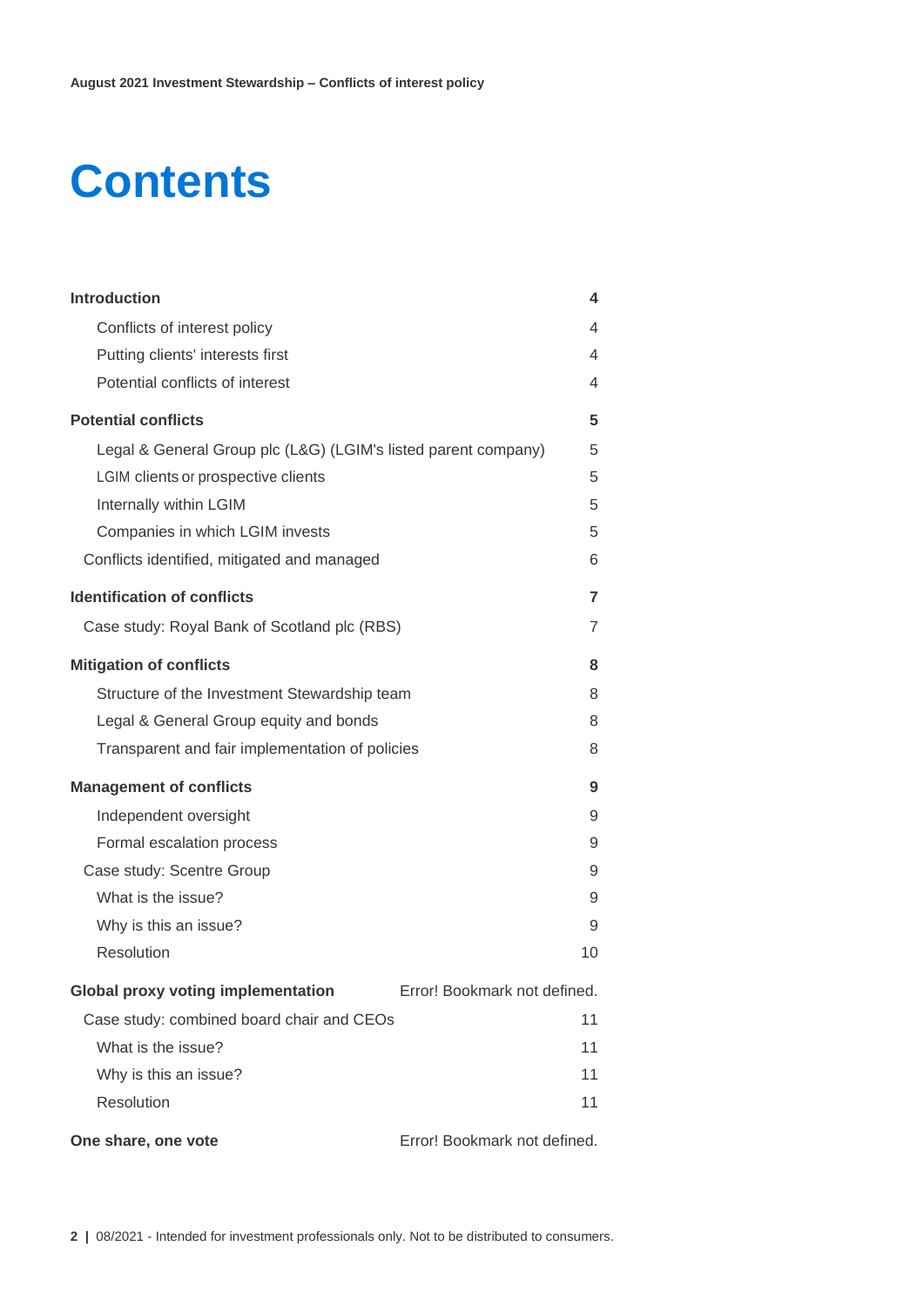| <b>Important information</b> | 13 |
|------------------------------|----|
| What was the resolution?     | 12 |
| Why is it an issue?          | 12 |
| What is the issue?           | 12 |
| Case study: Deliveroo        | 12 |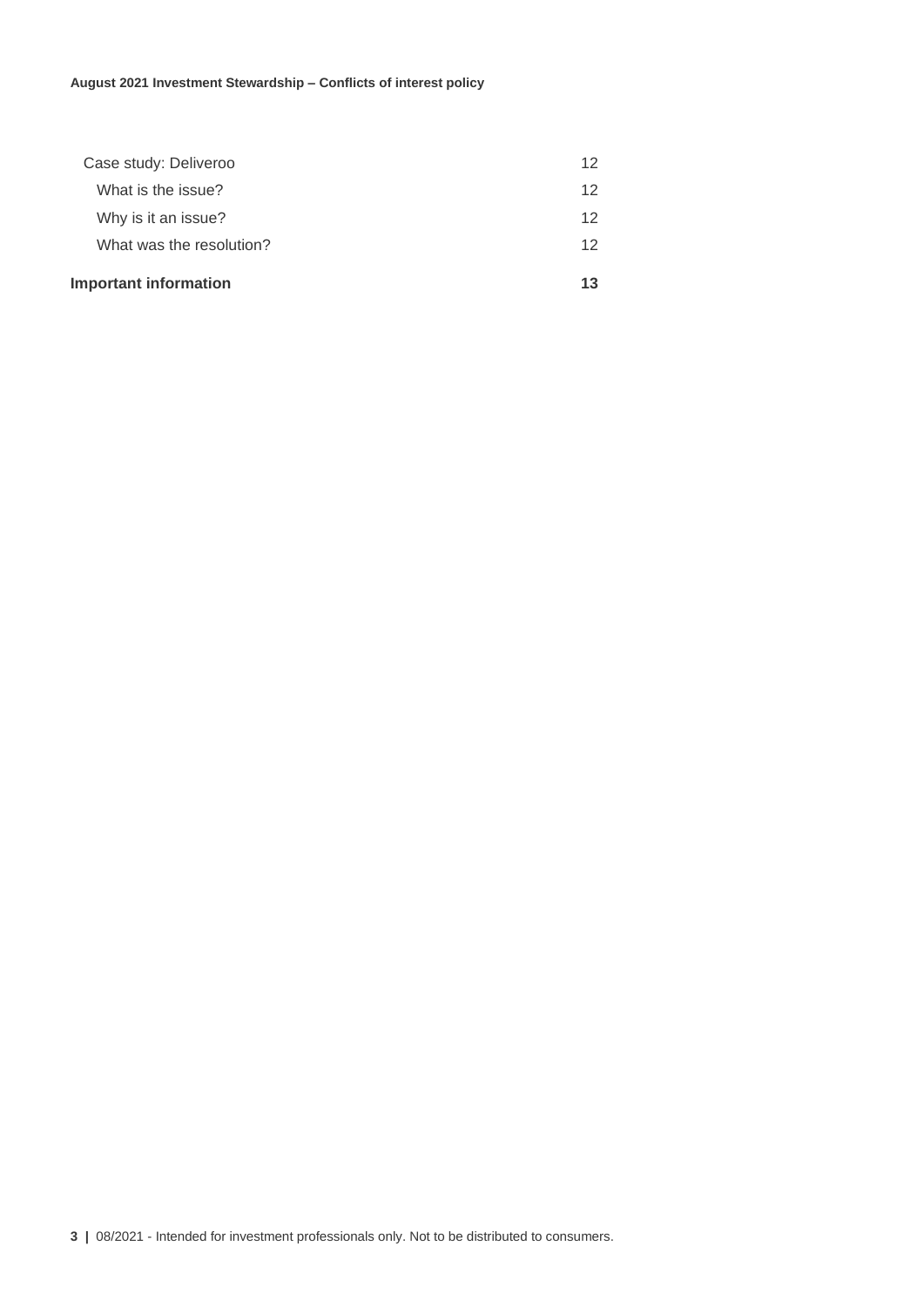<span id="page-3-0"></span>

## <span id="page-3-1"></span>**Conflicts of interest policy**

The Legal & General Investment Management (LGIM) Investment Stewardship team has responsibility for engaging with and voting on listed companies to safeguard and enhance our clients' assets and identifying and engaging on emerging governance topics. As part of this process, it is necessary to be able to take informed positions, and to be able to actively support companies, in order to obtain the best outcome for our clients. Using our scale, we can influence investee companies on important decisions.

Being seen to identify, manage and mitigate both actual and perceived conflicts is essential to our activities, so that clients understand their interests are always put first. Additionally, the management of conflicts is important in building long-term relationships with the companies in which we invest, as in order to drive change and have an impact on the market we need to be seen as a trusted, fair and transparent investor.

## <span id="page-3-2"></span>**Putting clients' interests first**

LGIM owes each of its clients a duty of care with respect to all services undertaken on their behalf. We place our clients' interests ahead of our own and undertake activities and cast proxy votes in a manner consistent with the best interests of all clients. The team is structured and supported in a way that aims to minimise potential conflicts of interest, but when these arise, we are able to act to achieve the best outcome for all clients.

## <span id="page-3-3"></span>**Potential conflicts of interest**

There are a number of potential conflicts of interest inherent in the corporate governance activity undertaken at LGIM. Detailed below are some of the frequent conflicts of interests that we identify and resolve through the application of the conflicts of interest policy. This is not an exhaustive list, and the Investment Stewardship team may encounter additional conflicts not detailed in this policy.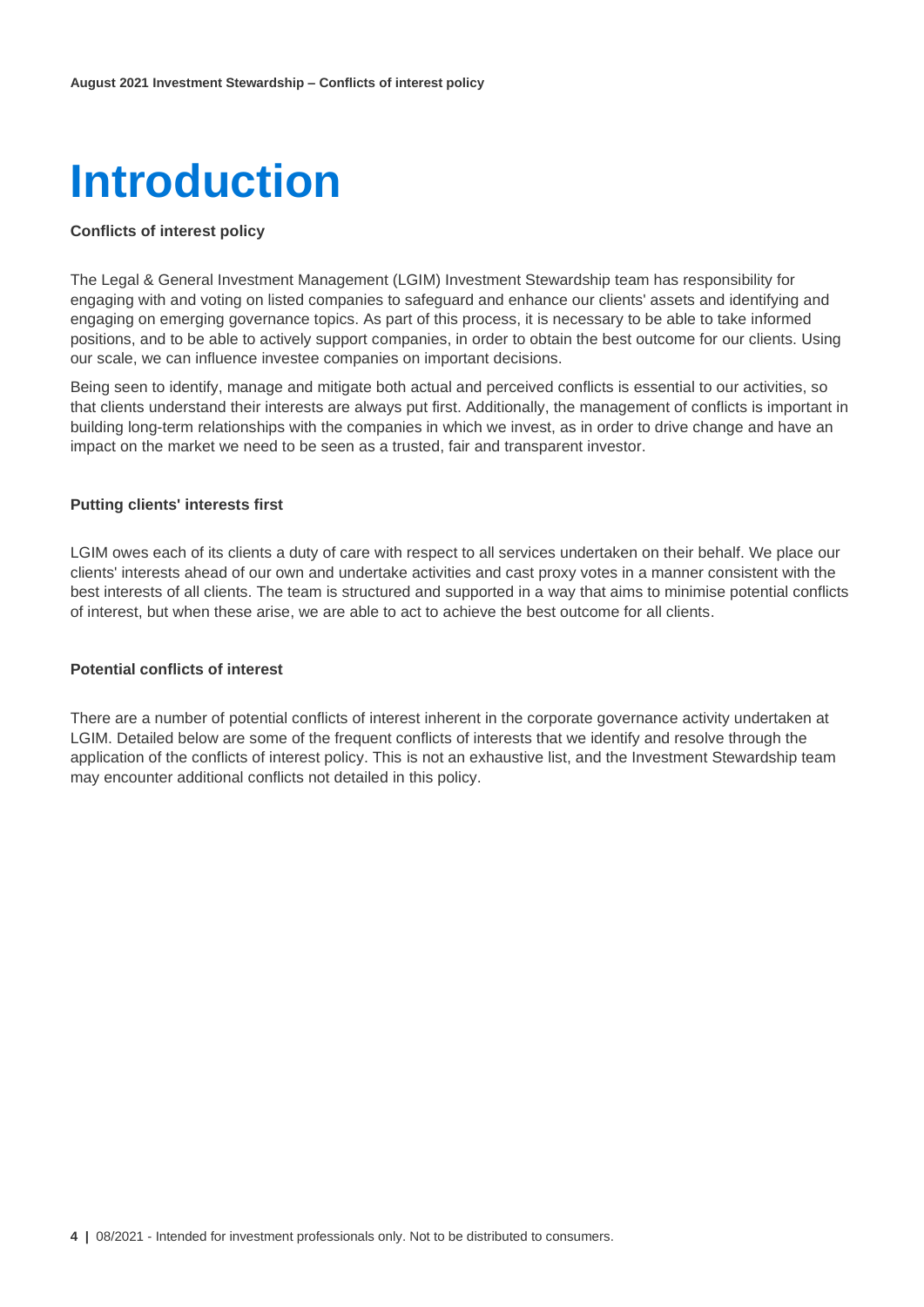## <span id="page-4-0"></span>**Potential conflicts**

## <span id="page-4-1"></span>**Legal & General Group plc (L&G) (LGIM's listed parent company)**

- Reputational conflicts may arise through the parent company not currently adhering to the best practice espoused by the LGIM Investment Stewardship team
- The parent company may have commercial relationships and connections with companies and stakeholders with whom the Investment Stewardship team is engaging
- The parent company may try to influence LGIM's activities on corporate governance, takeovers and public stances on key topics

## <span id="page-4-2"></span>**LGIM clients or prospective clients**

- Many of our clients are corporate-sponsored pension schemes that are associated with the companies in which LGIM invests
- Clients may not support the voting and engagement activities of LGIM. For example, where we are casting votes against the sponsor management or engaging on issues where they do not adhere to best practice
- There may be conflicts between clients, for example in the prioritisation of team resource or identifying and engaging on material aspects and topics of engagement

## <span id="page-4-3"></span>**Internally within LGIM**

- Active equity and active bond mandates have different investment strategies and time horizons from passive strategies
- The interests of equity and bond investors may diverge, for example at the time of a debt issuance, a rights issue or a merger and acquisition scenario
- The views of internal portfolio managers may differ between each other and with the Investment Stewardship team. A negative stance from the Investment Stewardship team may impact other interactions with the company

#### <span id="page-4-4"></span>**Companies in which LGIM invests**

- LGIM often receives and processes commercially and price sensitive information
- The companies LGIM engages with and votes on may be direct competitors of LGIM or L&G
- The companies LGIM engages with and votes on may contain directors who also sit on the LGIM or L&G board
- There may be personal contacts and connections at the investee company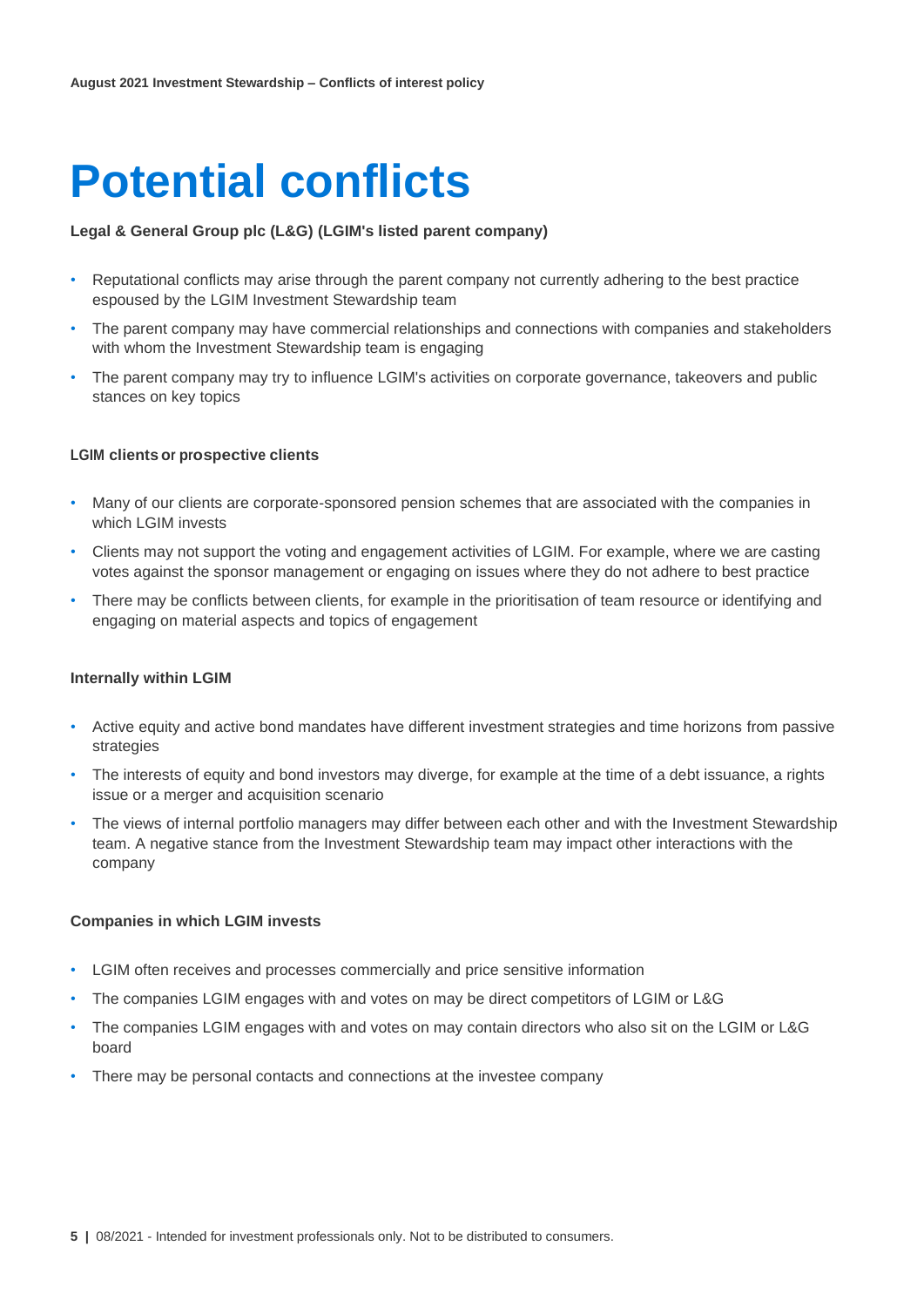## <span id="page-5-0"></span>**Conflicts identified, mitigated and managed**

Practical processes are in place to identify, manage and mitigate potential conflicts as set out below. We have also provided historic case studies to provide further explanation of where such conflicts have arisen in the past, and how we dealt with that risk to act in the best interests of our clients.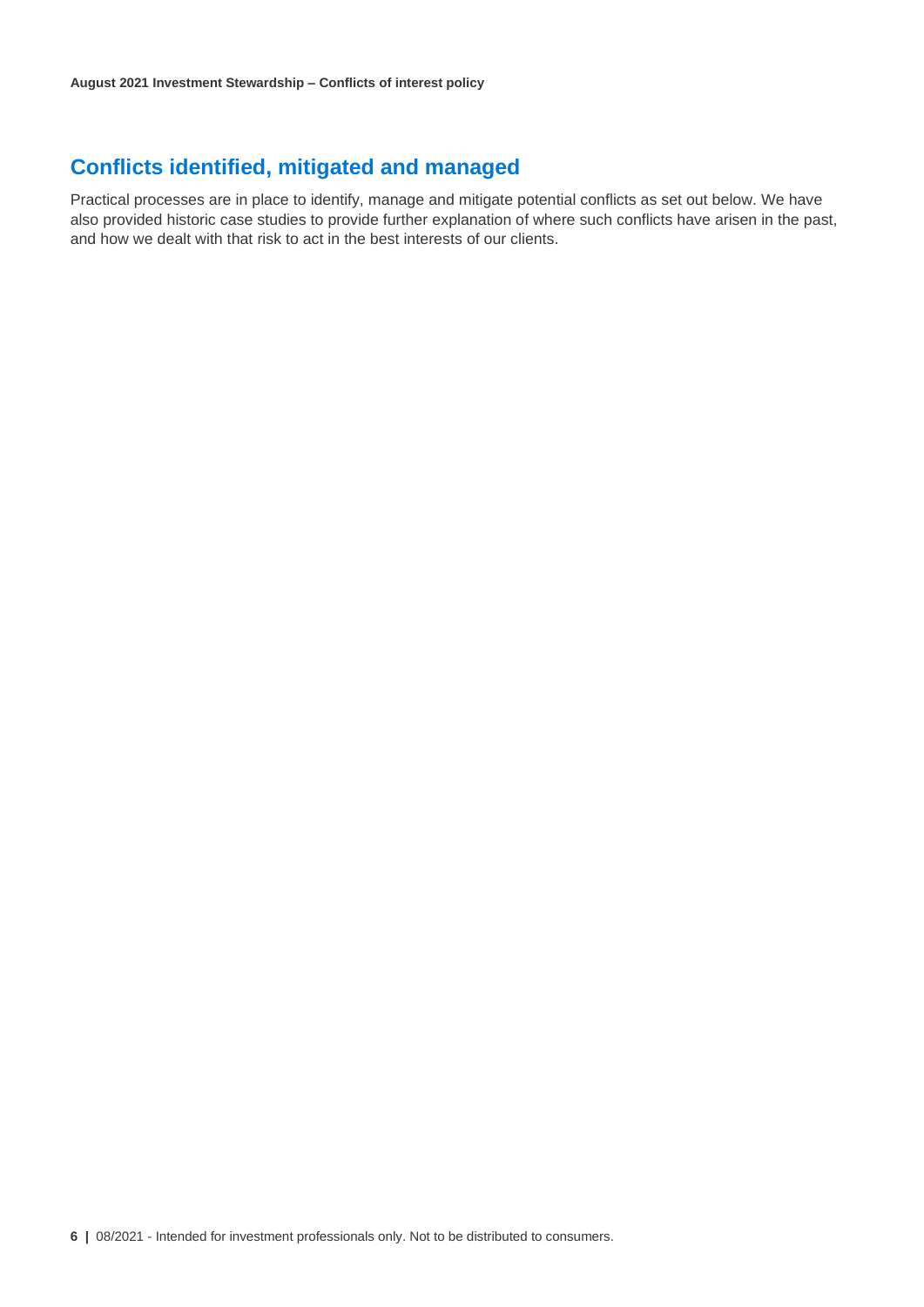## <span id="page-6-0"></span>**Identification of conflicts**

The early identification of potential or actual conflicts of interests is essential in order to implement effective mitigation strategies or processes which help to manage that conflict before it is realised. Potential conflictidentification measures include:

- Staff training to identify and manage conflicts of interest adequately
- Annual review to identify any new conflicts and to review controls around existing conflicts
- The Investment Stewardship team or the Investment Stewardship Director meets regularly with the equity, fixed income and index teams; LGIM management; and the parent company to assist in the identification of potential future conflicts.

## <span id="page-6-1"></span>**Case study: Royal Bank of Scotland plc (RBS)\***

As a large investor in RBS, LGIM was contacted by numerous parties about litigation in respect of the RBS rights issue in 2008.

LGIM performed due diligence to see whether this was the right action on behalf of our clients. On inspection we monitored the conflicts of interest and put into place our LGIM Conflicts of Interest policies.

The first step was to identify where the conflicts were:

- LGIM is still a large investor in RBS
- RBS is a large pension client of LGIM
- LGIM and L&G have many business relationships with RBS
- The UK government owns a large stake in RBS and LGIM has many relationships with the UK government

LGIM managed these conflicts in accordance with the policies, and the non-executive directors were informed. LGIM Holdings (LGIM(H)) had a board meeting and many briefings on the risks and rewards of taking litigation. In summary, LGIM decided to proceed with litigation and monitor the relationships and conflicts. During this period of litigation, LGIM held many meetings with the RBS board on governance topics and gave constructive advice on a range of issues.

The process went smoothly, and in 2017 RBS agreed to settle the litigation, to the benefit of a variety of parties, including LGIM clients. LGIM continues to be a major shareholder in RBS, and RBS remains a client of LGIM.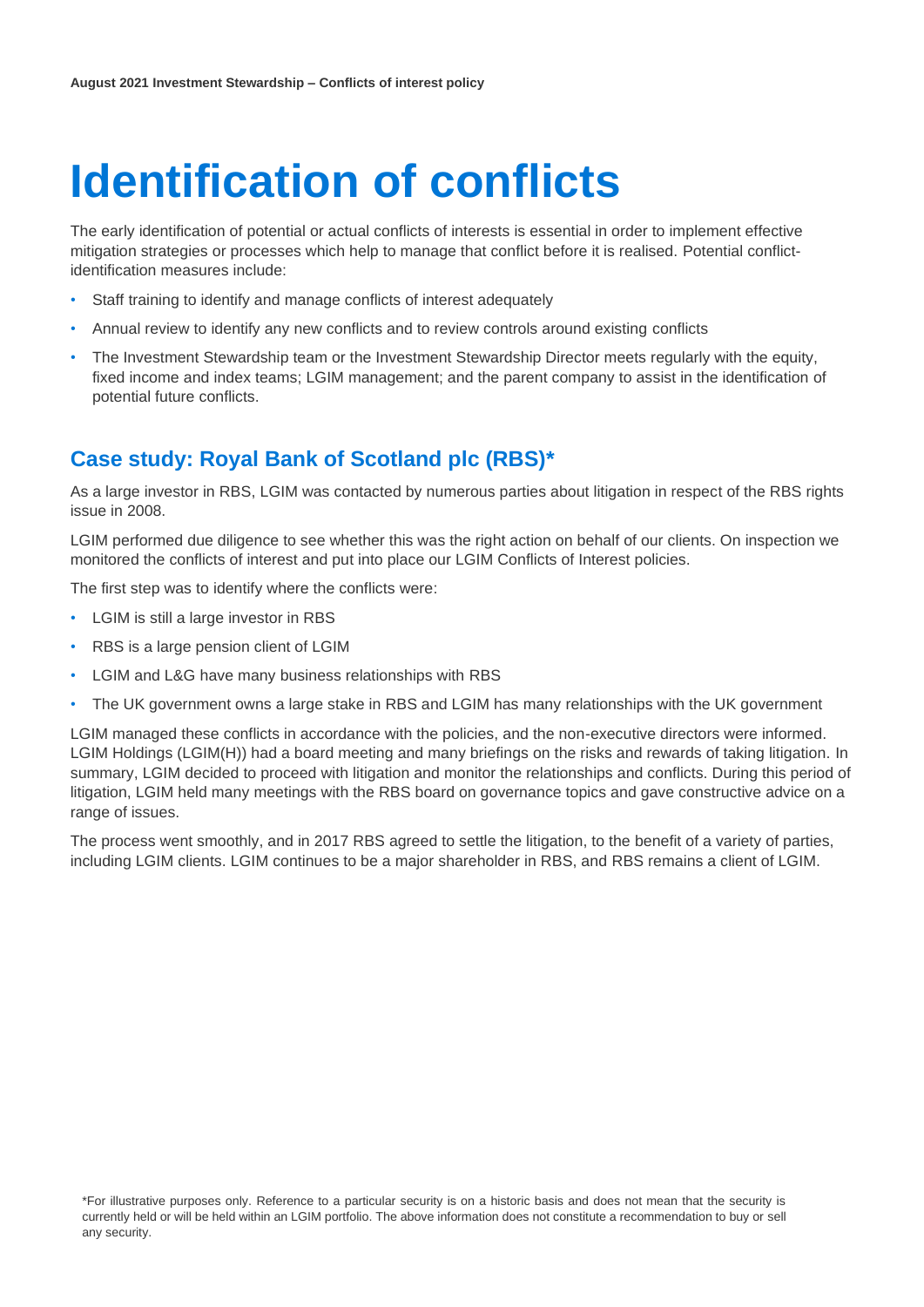## <span id="page-7-0"></span>**Mitigation of conflicts**

LGIM has implemented a number of structures and processes to avoid potential conflicts, to reduce the risk of an actual conflict arising, and to mitigate the impact of such conflicts where they do arise.

## <span id="page-7-1"></span>**Structure of the Investment Stewardship team**

The team is structured to mitigate and manage potential internal conflicts of interest. The director of Investment Stewardship reports directly to LGIM's chief executive officer (CEO) and is a member of the LGIM board. In addition, the LGIM board has delegated responsibility for oversight of conflicts of interest to a Conflicts of Interest Committee that comprises five non-executive directors.

The Investment Stewardship team does not share line management reporting lines with any of the LGIM Investment Desks, including the active equity or active fixed income teams.

The independent reporting line to the board allows the team to form a view and take decisions that are in the longterm interests of LGIM clients, notwithstanding the investment time horizon and strategy of the underlying portfolio.

## <span id="page-7-2"></span>**Legal & General Group equity and bonds**

L&G shares are held externally and voted on independently of LGIM. For L&G shares held by trusts and segregated funds, should any conflicts of interest arise, we would inform the client and seek instruction. As part of the investment policy for all our fixed income funds, purchasing L&G bonds is not permitted. We are not permitted to buy L&G bonds in our active fixed income portfolios. For index fixed income products, L&G bonds are held in accordance with their benchmark weight.

## <span id="page-7-3"></span>**Transparent and fair implementation of policies**

Our corporate governance, stewardship, voting and conflicts of interest policies are publicly available on the LGIM website. All policies have been approved by the LGIM Corporate Governance Committee (please see below) and are regularly reviewed. The transparency and governance of these policies ensures they are fairly and consistently applied, thereby assisting in the mitigation of potential conflicts.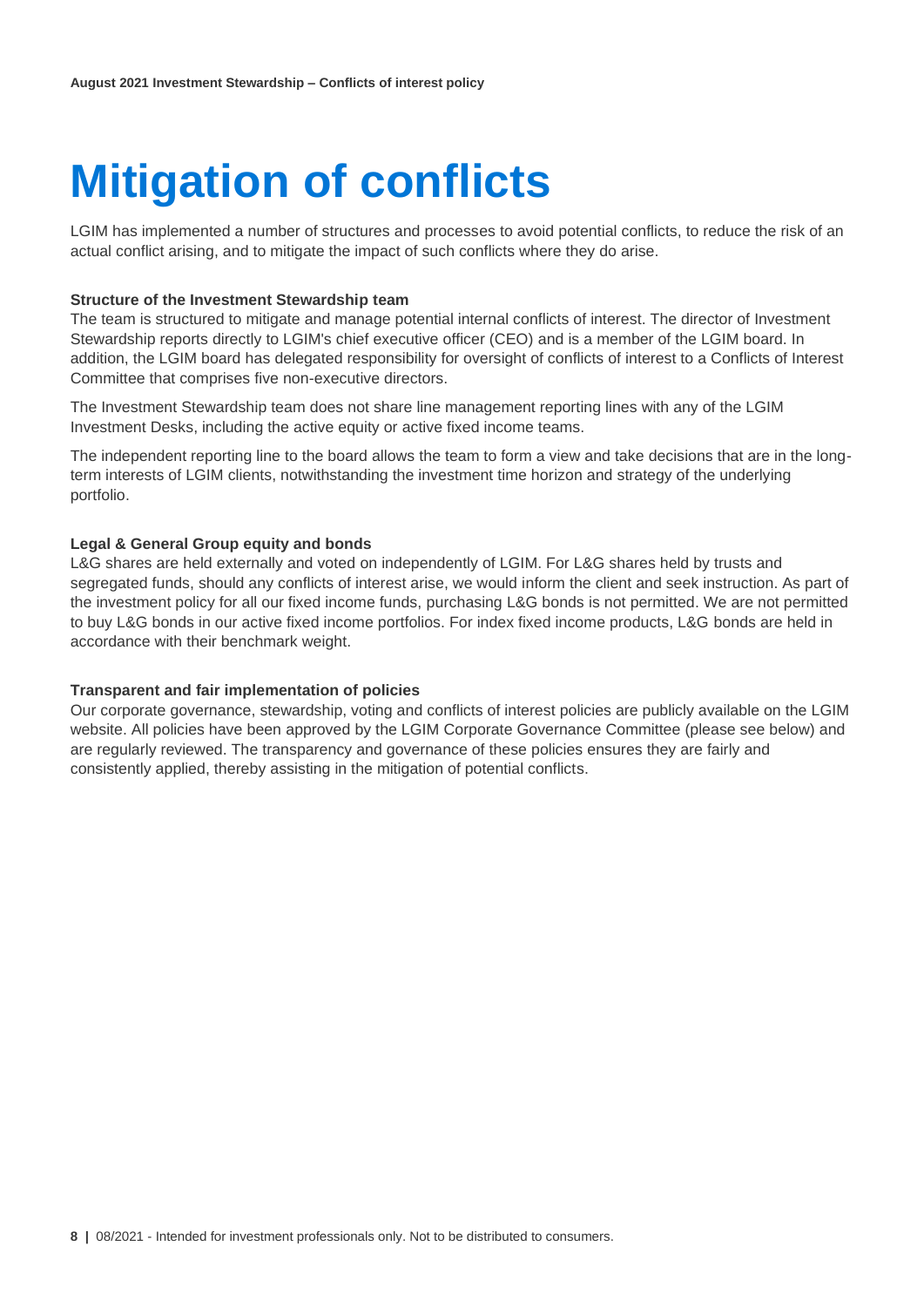## <span id="page-8-0"></span>**Management of conflicts**

On the occasions where conflicts are identified and cannot be fully mitigated, we have clear structures in place to ensure the proper and right decision will be taken in the interests of our clients, notwithstanding any conflicts of interest.

## <span id="page-8-1"></span>**Independent oversight**

Our Investment Stewardship Committee meets quarterly and has explicit responsibility to provide oversight in relation to potential conflicts of interests and contentious corporate governance issues. The committee is chaired by an LGIM independent non-executive director and comprises a further independent director, and the CEO, chief investment officer, and the chief risk officer. The Conflicts of Interest Committee is a committee of LGIM(H). Its purpose is to provide independent oversight of LGIM(H) firms' identification, management and disclosure of conflicts of interest and potential conflicts of interest. The committee is chaired by a non-executive director and membership is drawn from the second-line functions.

## <span id="page-8-2"></span>**Formal escalation process**

Where conflicts are identified outside the Investment Stewardship Committee, the two independent non-executive directors of LGIM(H) are available to the Investment Stewardship team for the escalation of how a (potential or actual) conflict should be addressed and to oversee this process. Additionally, the CEO of LGIM may be informed, if not linked to the conflict. This ensures any conflict is always managed in the long-term interests of clients.

## <span id="page-8-3"></span>**Case study: Scentre Group\***

Scentre Group owns and operates a portfolio of properties in Australia and New Zealand, including approximately 42 Westfield living centres and more than 12,000 retail outlets.

#### <span id="page-8-4"></span>**What is the issue?**

LGIM was set to vote against three resolutions related to executive pay at the company's AGM in April 2020. The main issues that led us to these decisions were:

- Annual bonus: There was no malus/clawback provision, which we believe is an important mechanism. There was a lack of specificity in the weighting of the bonus measures, which would allow us to understand which element triggers the biggest pay-out and whether it is justified. This was compounded by the fact that there was no clear disclosure on the actual targets. Transparency was very poor, making it difficult to explain why the CEO achieved 78% of the maximum bonus for the year.
- LTIP: Development return was one of the performance measures used in the 2019 LTIP award, and the company wanted to remove it a year into the performance period. They proceeded to use it again as a performance condition in the 2020 award. It is LGIM's policy to vote against retrospective changes to performance conditions.

## <span id="page-8-5"></span>**Why is this an issue?**

Both our active equity and index funds held shares in Scentre Group.

The active equity team has a good, constructive relationship with the CEO, whom they and the wider market hold in high regard.

**<sup>9</sup> a**  $\theta$  *l* $\theta$  **interests on a set of the distribution of the distribution of the distribution of the distribution of the distribution of the distribution of the distribution of the distribution of the distribution** \*For illustrative purposes only. Reference to a particular security is on a historic basis and does not mean that the security is currently held or will be held within an LGIM portfolio. The above information does not constitute a recommendation to buy or sell any security.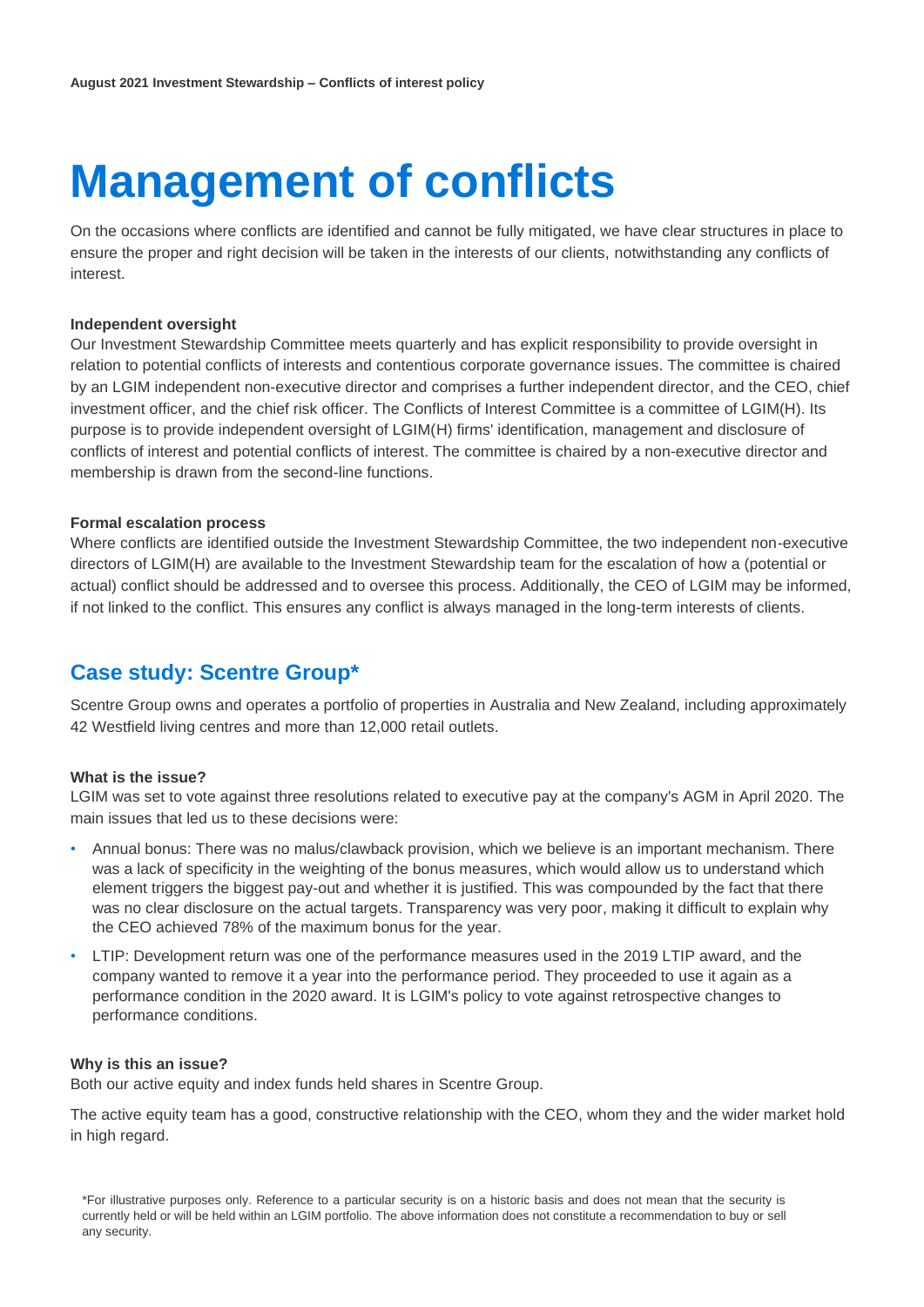Our action to vote against the CEO's pay resulted in the company contacting the active equity portfolio manager to question the votes against the proposal. The active equity portfolio manager had, at that time, not been fully briefed on our voting sanctions, and this created tension between the two teams resulting in the Director of Investment Stewardship getting involved.

## <span id="page-9-0"></span>**Resolution**

Although we continued to vote against these resolutions and maintained consistency, the matter was resolved following a detailed explanation of the rationale for the voting decision, and an offer to engage with the company with constructive suggestions on how they can improve their executive pay policies and disclosure. Explaining this to our investment teams and the company was important to maintain consistency with all our investee companies and helps us achieve best practice in remuneration policies.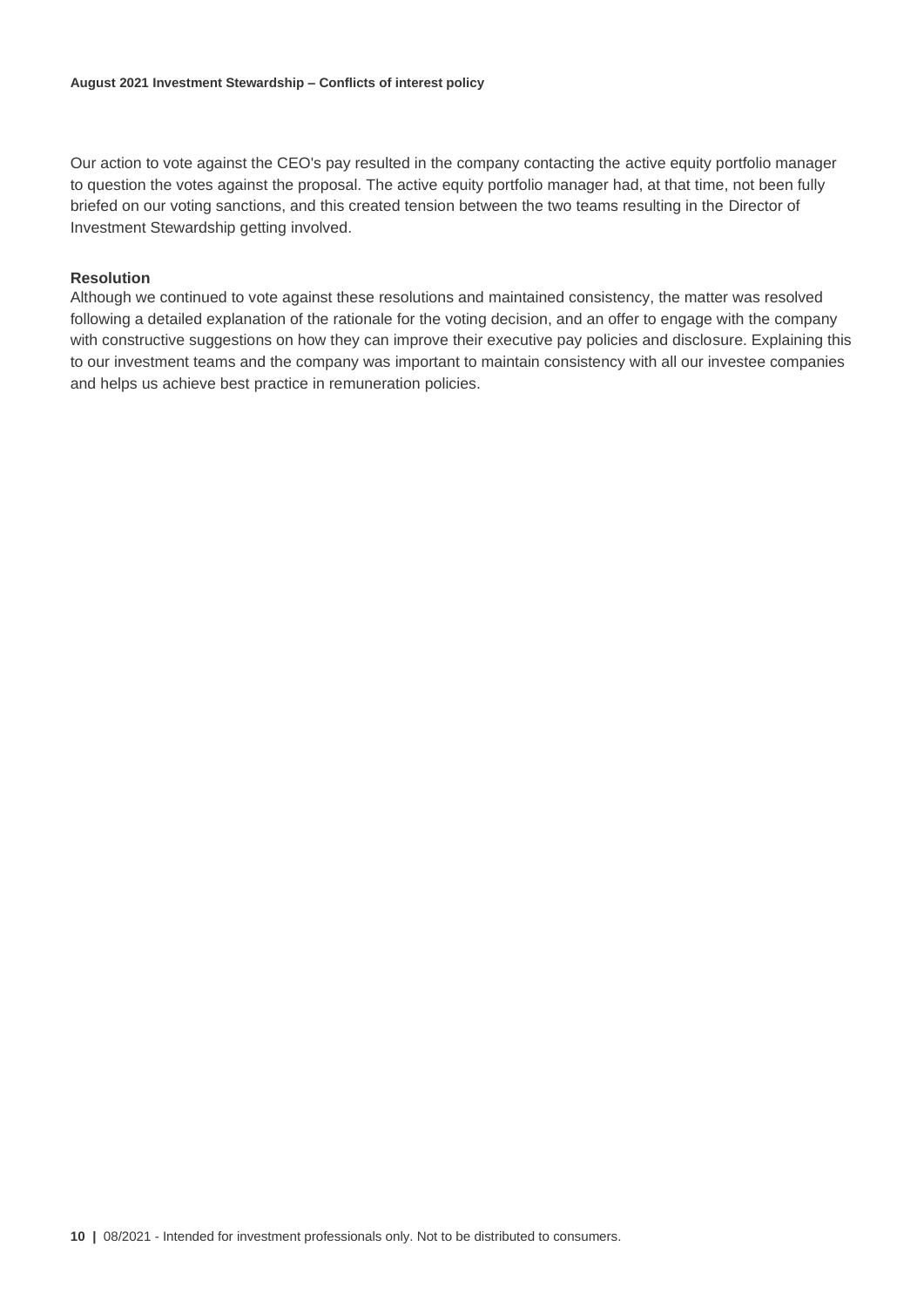## <span id="page-10-0"></span>**Case study: combined board chair and CEOs; Global proxy voting implementation**

In January 2020 we updated our global proxy voting principles to systematically vote against the re-election of combined board chair and CEOs.

## <span id="page-10-1"></span>**What is the issue?**

We believe that separate roles provide a balance of authority and responsibility that enhances the probability of long-term success. The impetus to strengthen the position now was based on a host of market dynamics, including companies splitting the roles in times of crisis (e.g. Wells Fargo\*, Tesla\* and Boeing\*), companies recombining after splitting the roles (e.g. Best Buy, General Motors and Bank of America), candid director feedback that consolidated influence is the root of many governance challenges, and our interest in taking a visible stand to accelerate separations.

## <span id="page-10-2"></span>**Why is this an issue?**

Companies across the globe that have the combined role are sensitive to this stance as it is a direct critique of their leadership structure. The US market is particularly challenged as roughly 45% of S&P 500 companies have combined board chair and CEO. For our US business, which is significant, we have a substantial number of corporate clients and future prospective corporate clients that have a combined chair/CEO structure. There is a potential conflict here as our public position may cause sensitivities with existing and prospective clients who have combined roles.

## <span id="page-10-3"></span>**Resolution**

The conflict of interest between investor rights and corporate clients as it relates to our proxy voting policy is well known at LGIM. We have structurally added external directors to our corporate governance committee, which approves annual Investment Stewardship policy updates specifically to manage these types of conflicts and protect our principles and ensure they are applied consistently.

While we understand the business implications, the integrity of our investment stewardship must be maintained; therefore, we won the support of the committee to maintain our stance. We believe going public was needed to improve the market for all clients. This also helps corporate boards understand in advance and avoid being caught by surprise, allowing us to drive the change we sought.

**<sup>11</sup> |** 08/2021 - Intended for investment professionals only. Not to be distributed to consumers. \*For illustrative purposes only. Reference to a particular security is on a historic basis and does not mean that the security is currently held or will be held within an LGIM portfolio. The above information does not constitute a recommendation to buy or sell any security.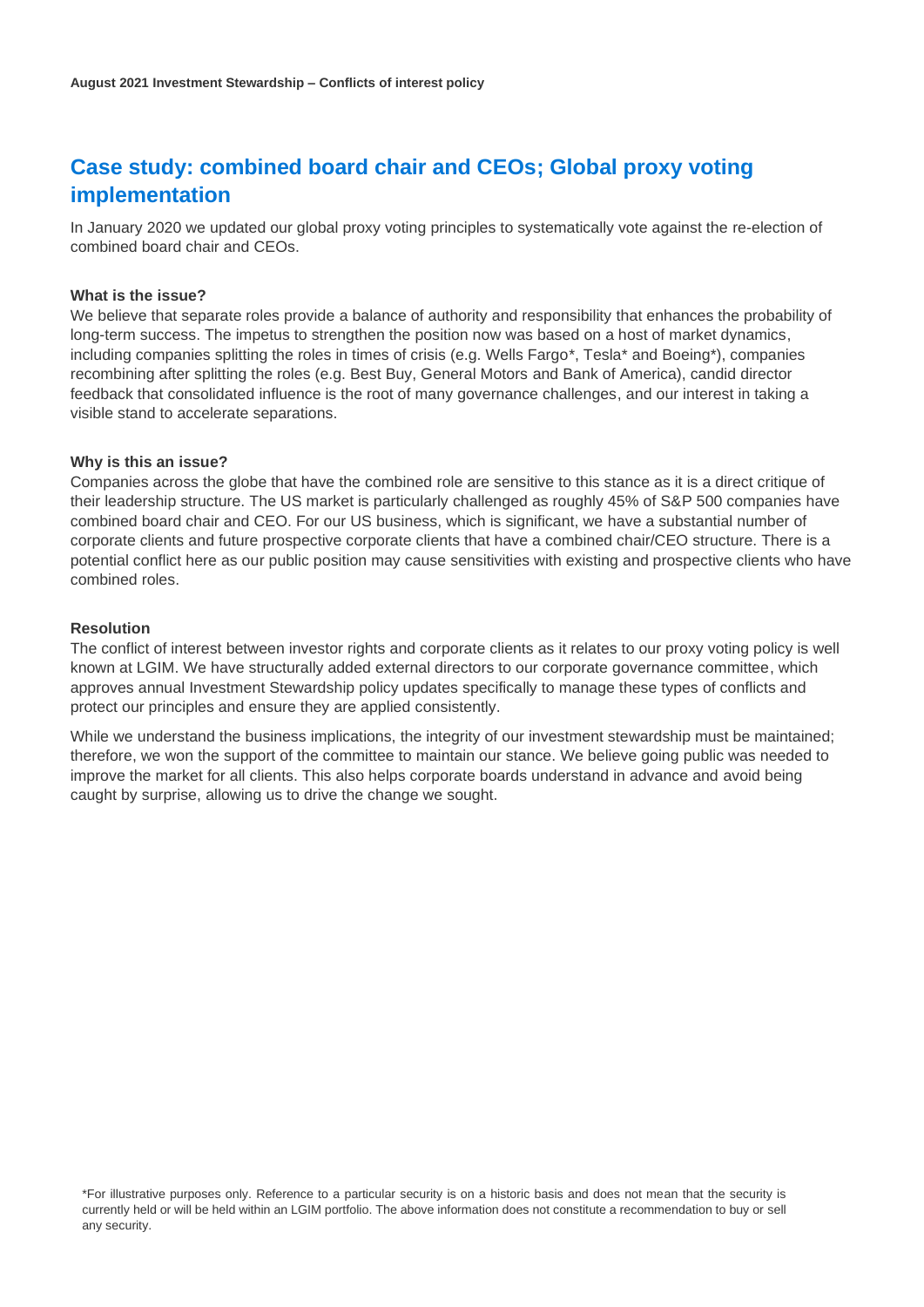## <span id="page-11-0"></span>**Case study: Deliveroo\*; one share, one vote**

Deliveroo is engaged in delivering food to consumers from restaurants and grocers. The company is also a client, as LGIM runs its pension scheme.

## <span id="page-11-1"></span>**What is the issue?**

LGIM believes that one share, one vote is paramount to good governance, and is required in the market to enable us to undertake our stewardship activities effectively. Over the years there have been continued efforts by policymakers and regulators to weaken these key rights, including in Hong Kong, Singapore, Europe, the United States and in the UK. When Deliveroo was floated on the UK stock market in 2021, it listed with a dual-class share structure.

## <span id="page-11-2"></span>**Why is it an issue?**

The one share, one vote principle embeds fair and equal treatment of all shareholders by allocating control in direct proportion to the level of economic interest and exposure to risk. If allocation of control is uneven, this raises the risk of a controlling group entrenching its positions and acting to the disadvantage of non-controlling shareholders.

Therefore, the protection of shareholder rights continues to be a key focus in our stewardship activities. In addition to engaging with policymakers and governments, where large companies have listed with multiple voting rights, LGIM has on occasion been public in reiterating our stance of supporting one share, one vote. Over the years, we have publicly referred to the IPOs of SNAP<sup>\*</sup>, LYFT<sup>\*</sup> and Deliveroo to highlight the importance of one share, one vote and to support our stewardship activities in this space.

## <span id="page-11-3"></span>**What was the resolution?**

At LGIM, we have added external directors to our Investment Stewardship Committee to oversee these types of conflicts, when we are dealing with ESG issues that pertain to our clients, and to ensure our principles are applied consistently. In the case of Deliveroo, we chose not to participate in the company's IPO as a result of our concerns and announced this decision publicly.

While we understand the business implications of such decisions, the integrity of our investment stewardship activities must be maintained. We believe going public with our concerns was needed to improve the market for all clients. This also helps other corporate boards, regulators and policymakers understand our views on the topic.

**12 |** 08/2021 - Intended for investment professionals only. Not to be distributed to consumers. \*For illustrative purposes only. Reference to a particular security is on a historic basis and does not mean that the security is currently held or will be held within an LGIM portfolio. The above information does not constitute a recommendation to buy or sell any security.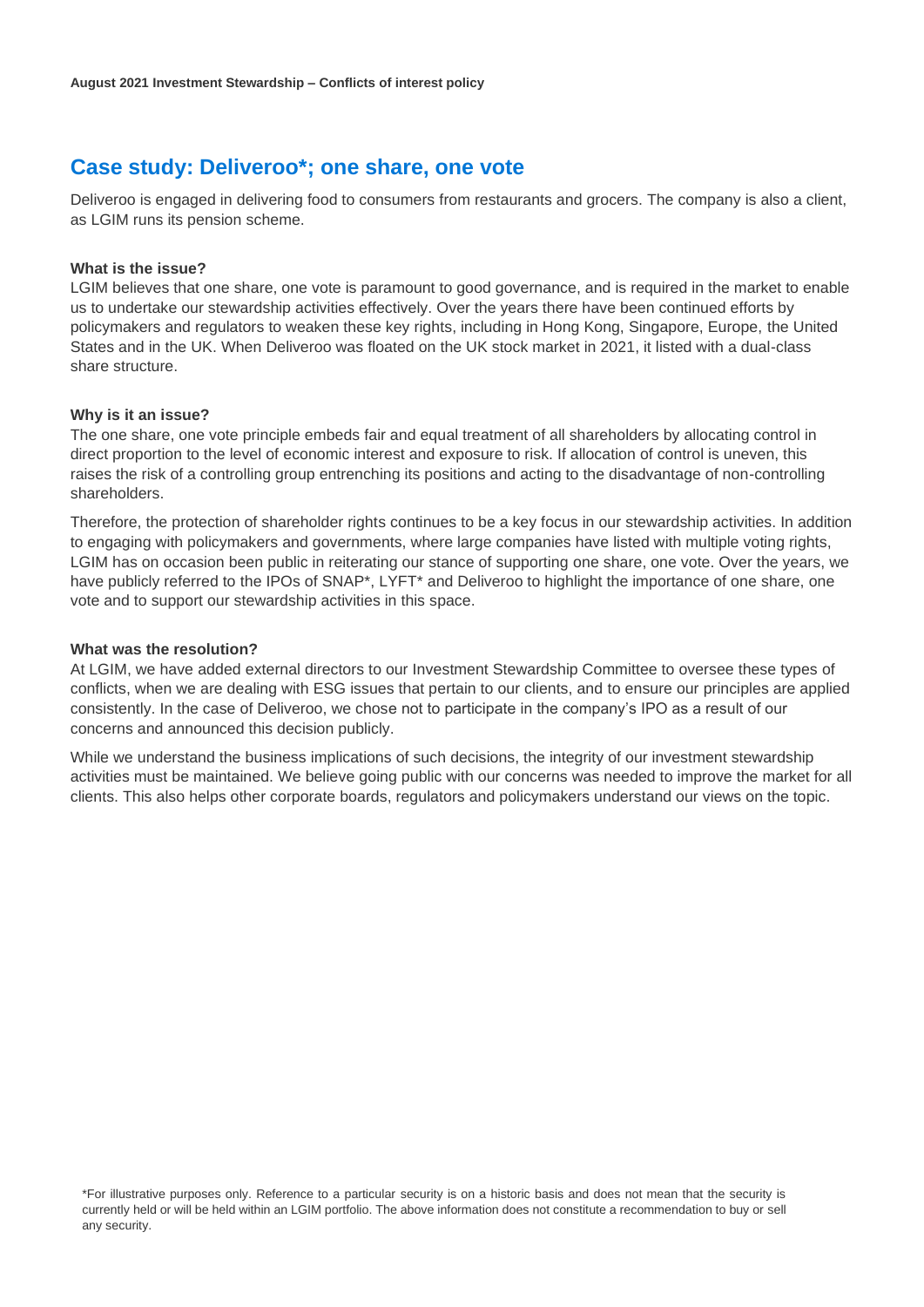## <span id="page-12-0"></span>**Important information**

Legal & General Investment Management One Coleman Street

London

EC2R 5AA

Authorised and regulated by the Financial Conduct Authority.

Legal & General Investment Management does not provide advice on the suitability of its products or services.

Ultimate holding company - Legal & General Group plc.

#### **LGIM UK Disclaimer and important legal notice**

The information contained in this document (the 'Information') has been prepared by Legal & General Investment Management Limited, or by Legal and General Assurance (Pensions Management) Limited and/or their affiliates ('Legal & General', 'we' or 'us'). Such Information is the property and/or confidential information of Legal & General and may not be disclosed by you to any other person without the prior written consent of Legal & General.

No party shall have any right of action against Legal & General in relation to the accuracy or completeness of the Information, or any other written or oral information made available in connection with this publication. Any investment advice that we provide to you is based solely on the limited initial information which you have provided to us. No part of this or any other document or presentation provided by us shall be deemed to constitute 'proper advice' for the purposes of the Pensions Act 1995 (as amended). Any limited initial advice given relating to professional services will be further discussed and negotiated in order to agree formal investment guidelines which will form part of written contractual terms between the parties.

Past performance is no guarantee of future results. The value of an investment and any income taken from it is not guaranteed and can go down as well as up, you may not get back the amount you originally invested.

The Information has been produced for use by a professional investor and their advisors only. It should not be distributed without our permission.

The risks associated with each fund or investment strategy are set out in this publication, the relevant prospectus or investment management agreement (as applicable) and these should be read and understood before making any investment decisions. A copy of the relevant documentation can be obtained from your Client Relationship Manager.

#### **Confidentiality and Limitations:**

Unless otherwise agreed by Legal & General in writing, the Information in this document (a) is for information purposes only and we are not soliciting any action based on it, and (b) is not a recommendation to buy or sell securities or pursue a particular investment strategy; and (c) is not investment, legal, regulatory or tax advice. Any trading or investment decisions taken by you should be based on your own analysis and judgment (and/or that of your professional advisors) and not in reliance on us or the Information. To the fullest extent permitted by law, we exclude all representations, warranties, conditions, undertakings and all other terms of any kind, implied by statute or common law, with respect to the Information including (without limitation) any representations as to the quality, suitability, accuracy or completeness of the Information.

Any projections, estimates or forecasts included in the Information (a) shall not constitute a guarantee of future events, (b) may not consider or reflect all possible future events or conditions relevant to you (for example, market disruption events); and (c) may be based on assumptions or simplifications that may not be relevant to you.

The Information is provided 'as is' and 'as available'. To the fullest extent permitted by law, Legal & General accepts no liability to you or any other recipient of the Information for any loss, damage or cost arising from, or in connection with, any use or reliance on the Information. Without limiting the generality of the foregoing, Legal & General does not accept any liability for any indirect, special or consequential loss howsoever caused and on any